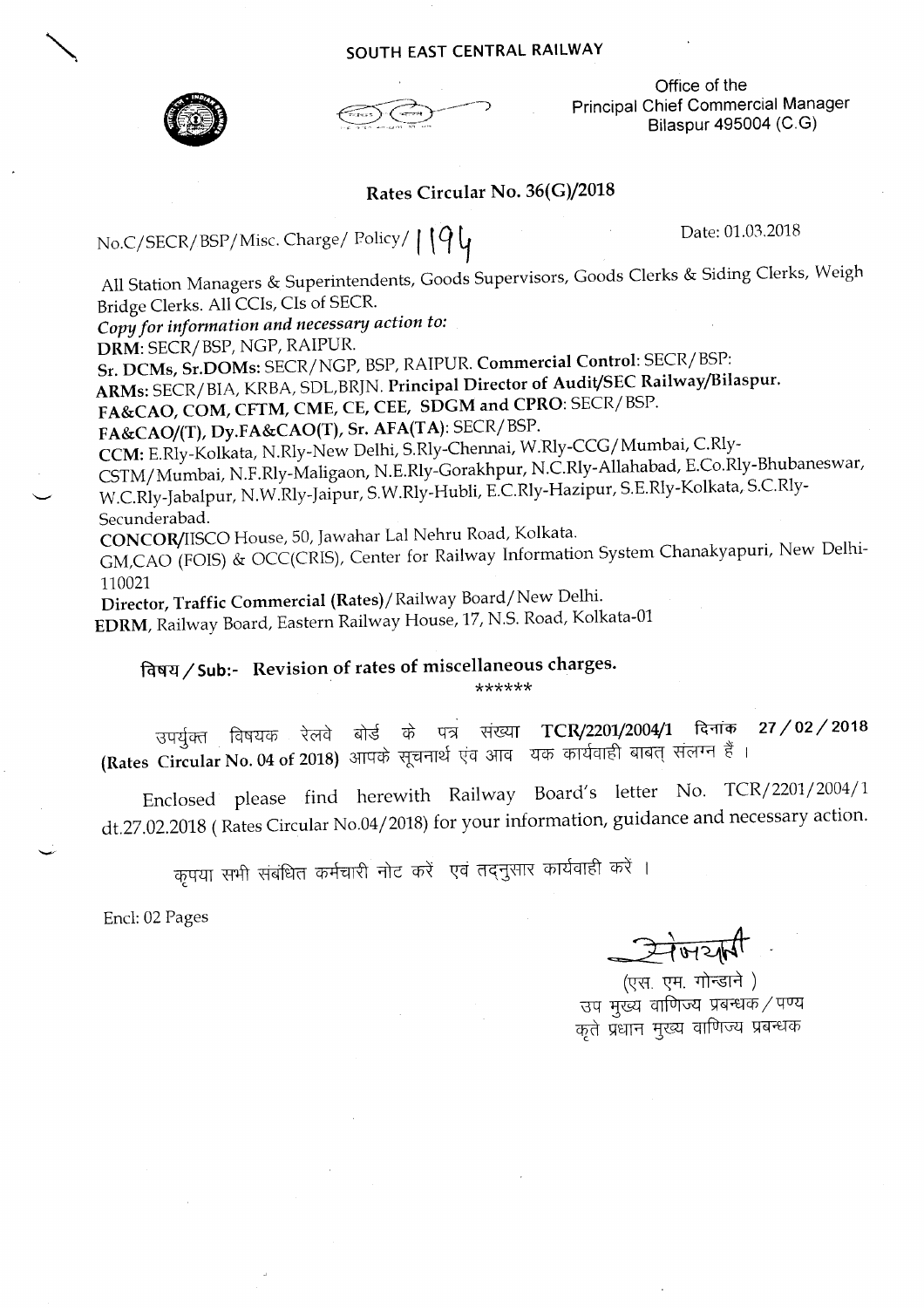## GOVERNMENT OF INDIA (भारत सरकार) MINISTRY OF RAILWAYS (रेल मंत्रालय) (RAILWAY BOARD) (रेलवे बोर्ड)

No.TCR/2201/2004/1

New Delhi, dated 27.02.2018

Principal Chief Commercial Managers, All Indian Railways.

## Sub: Revision of rates of miscellaneous charges. \*\*\*\*\*

Sanction is hereby accorded to revise the rates of the various miscellaneous charges as given against each of them as under:-

| S.No.            | Name of the charge                                                                                  | <b>Revised Rates</b>                                                                                                                                                                                                                                                                                                      |                                                                    |  |
|------------------|-----------------------------------------------------------------------------------------------------|---------------------------------------------------------------------------------------------------------------------------------------------------------------------------------------------------------------------------------------------------------------------------------------------------------------------------|--------------------------------------------------------------------|--|
| 1 <sub>1</sub>   | Guard/Dummy<br>wagon charges:<br>(Rule No.171 of<br><b>IRCA Goods tariff</b><br>No.41 Pt.I Vol.I)   | ₹60 per kilometer per wagon irrespective of whether the wagon<br>is MG, BG or NG subject to a minimum of Rs.6000 per wagon.<br>No supplementary charges will be leviable in addition.                                                                                                                                     |                                                                    |  |
| 2.               | Crane haulage<br>charges:<br>(Rule<br>No. 130(2) of IRCA<br>Goods Tariff No.41<br>Pt.I Vol.I)       | <b>Description of Cranes</b>                                                                                                                                                                                                                                                                                              | Haulage<br>Rates<br>per<br>kilometer per crane                     |  |
|                  |                                                                                                     | 4 wheeled                                                                                                                                                                                                                                                                                                                 | ₹65                                                                |  |
|                  |                                                                                                     | 6/8 wheeled                                                                                                                                                                                                                                                                                                               | ₹145                                                               |  |
|                  |                                                                                                     | 10 wheeled and above                                                                                                                                                                                                                                                                                                      | ₹240                                                               |  |
|                  |                                                                                                     | The above rates are applicable for all cranes whether of BG,<br>MG or NG and are subject to minimum distance for charge of<br>100 kilometer.<br>Zonal Railways will furnish the information<br>regarding phasing out and cranes leased or sold out to private<br>parties.                                                 |                                                                    |  |
| $\overline{3}$ . | Infringement<br>charges: (Rule<br>No.119(2) (a) of<br><b>IRCA Goods Tariff</b><br>No.41 Pt.I Vol.I) | Class ODC                                                                                                                                                                                                                                                                                                                 | Rates                                                              |  |
|                  |                                                                                                     | $\overline{A}$                                                                                                                                                                                                                                                                                                            | ₹60 per kilometer per<br>wagon subject to a<br>minimum of ₹6000.   |  |
|                  |                                                                                                     | B                                                                                                                                                                                                                                                                                                                         | ₹95 per kilometer per<br>wagon subject to a<br>minimum of ₹9500.   |  |
|                  |                                                                                                     | $\mathsf{C}$                                                                                                                                                                                                                                                                                                              | ₹450 per kilometre per<br>wagon subject to a<br>minimum of ₹45000. |  |
|                  |                                                                                                     | Infringement charge on Over Dimensional Consignment is<br>leviable per kilometer per wagon basis for the number of<br>affected wagon(s) for the affected distance. The procedure for<br>loading of Over Dimensional Consignment is laid down in Para<br>1514 of Chapter XV of Indian Railway Commercial Manual<br>Vol.II. |                                                                    |  |

Page 1 of 3  $\int \int \int \int \int$  $-24418$ 

 $SER'S R-C.N0.36(G)/18$